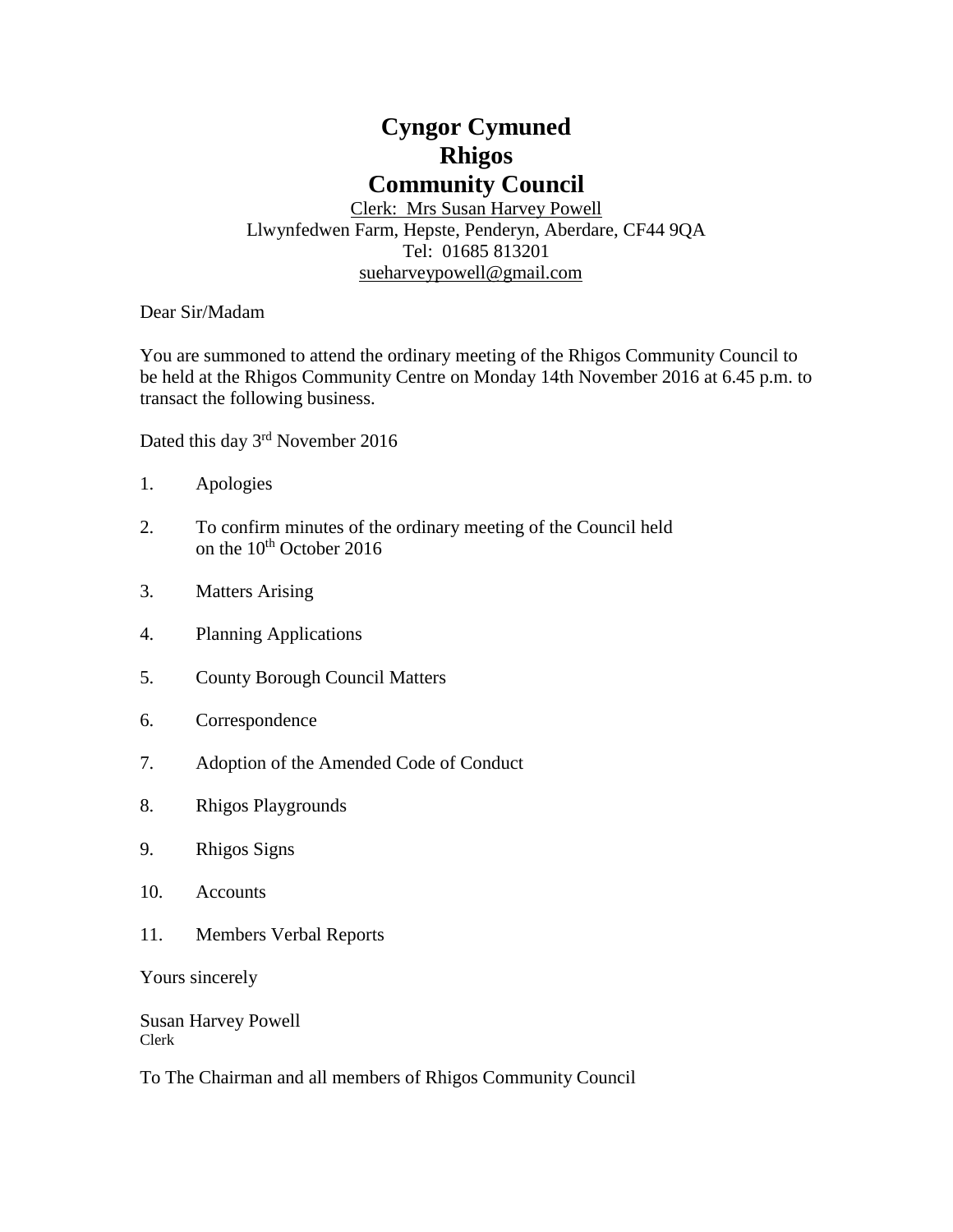# **Rhigos Community Council**

Minutes of the ordinary meeting of Rhigos Community Council held at Rhigos Community Centre on Monday 10th October 2016 at 6.45 p.m.

Present: Cllrs. O Morgan, M Pope, G Thomas, Oliver, L Leach, H Wagner, Mrs S Maull

Apologies: Cllr. C Hopes, M Smith, M Evans

### **2016/81 Minutes**

It was resolved to confirm Minutes of the Ordinary Meeting of the Council held on 10th October 2016

Cllr. Oliver welcomed new councillor Mrs S Maull and she then signed her declaration of office.

### **2016/82 Declaration of Interest**

### **2016/83 Matters Arising**

- a. Unsafe memorial stones Rhigos cemetery Vale Memorials need 17 days clear to do the work. Deferred to January 2017
- b. Defibrillator will be put up this week.
- c. Advertising Boards RCTCBC are looking into this as planning permission is needed.

**2016/84 Planning**

It was resolved to note:

Gas Fuelled Power Plant – Cllr. Oliver is willing to speak at the planning meeting but is not available on the day of the meeting.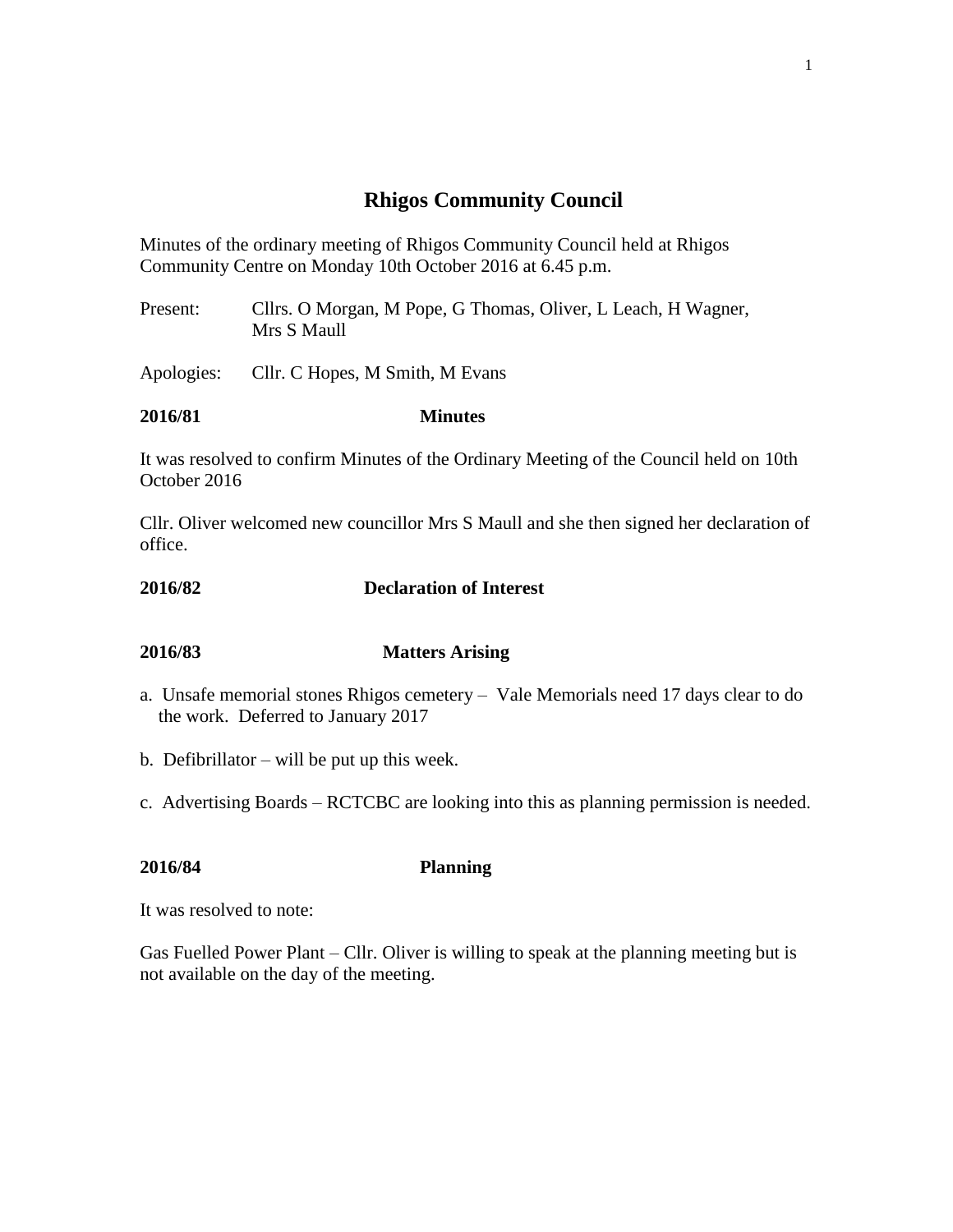### **2016/85 County Borough Council Matters**

It was resolved that the following complaints be passed on to Councillor G Thomas for his attention.

#### Previous Complaints

Barrier across Parish Road - The police are not doing anything to stop the illegal bikes up there, the council's anti-social behaviour team have been contacted. The council are investigating the possible closure of the Parish road but this could take some time. RCT are also researching via planning and highways whether there are any restrictions to erecting a barrier. Walters have said that they have repaired the boundary fences to secure the site but access is obtained via the right of way.

The motorbike track – they have used up all their sessions and should be stopped until the planning has been agreed.

The hedge from Shands to the Plough needs cutting back - reported

Mobile Homes Rhombic farm – letter has been sent to the landowners but no reply received.

The gutter in the layby near the roundabout is full of rubbish. – rubbish removed but full up again.

The trees need cutting back on the Glynneath Bank.

The pavement outside 22 Heol y Bryn is broken up – photograph been sent to RCT

Gas Power Plant Rhigos Industrial Estate - this will possibly come to the planning committee on 20<sup>th</sup> October 2016.

The dip in Treherbert roundabout has not been tarmacked

When will the turbines be finished as the road has been re-surfaced but they are still working there. Only half of the layby on the top of Rhigos mountain has been resurfaced.

The drains on the Glynneath bank need cleaning - reported

Cars are parking on the pavement all around the village and residents have to walk on the road – P.C.S.O. has been informed

There is a mess in the garden of 30 Heol Esgyn – being investigated.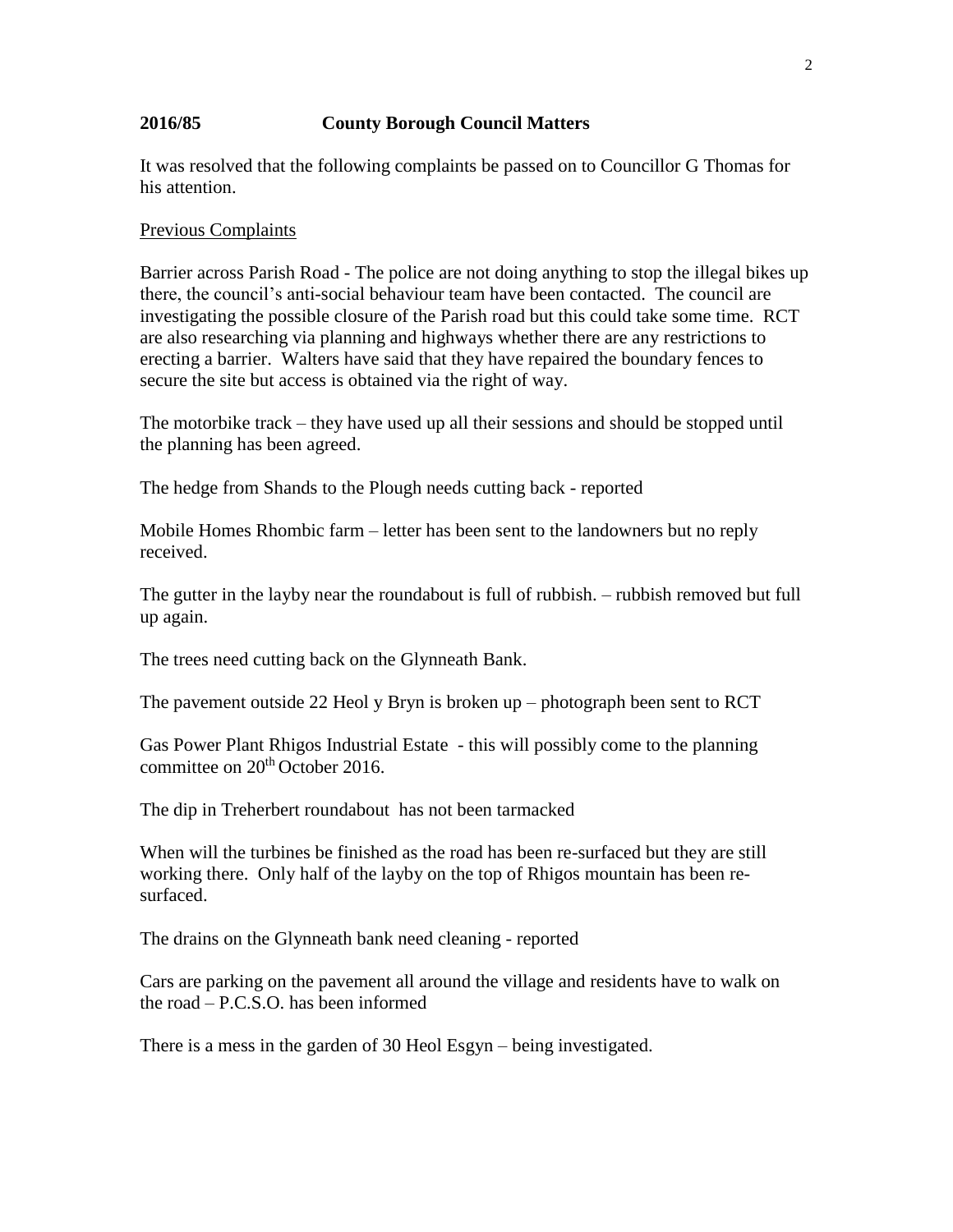Smell of sewerage in Tram road – an officer has been up but could not smell anything and suggested contacting Welsh Water

Rhigos Post Office was closed for 2 weeks – Cllr. Thomas will write to the Post Office.

Removal of knotweed on land near Rhigos Post Office - the only works taking place is the spraying of the knotweed, no plans have been submitted for development there.

#### New Complaints

- a. Elder trees below the school need to be cut back.
- b. New residents in Long Mede Parc have cut a cherry tree down and had a tree trimmed on the roadside.
- c. The is a notice on the telephone box regarding it's removal.
- d. Rubbish has been dumped on the Glynneath bank.
- e. There is a pothole outside the Plough and another one in Cwm Isaac.
- f. Bags of clothes have been dumped on the Foel Road.
- g. Asbestos sheets have been dumped on the Parish Road.
- i. The street light outside 8 Heol y De is going out again.

#### **2016/86 Correspondence**

It was resolved to receive the following correspondence.

a. RCT Local Access Forum – members of the community council are requested to join.

# **2016/87 Rhigos Cemetery**

Mr Oliver the caretaker is on paternity leave for 2 weeks.

Andrew Saunders has still not contacted Cllr. Evans regarding the railings. Mr Alan Thomas will do the work but is busy at present.

A resident would like to put a metal memorial bench, it was agreed as long as she provides the concrete base.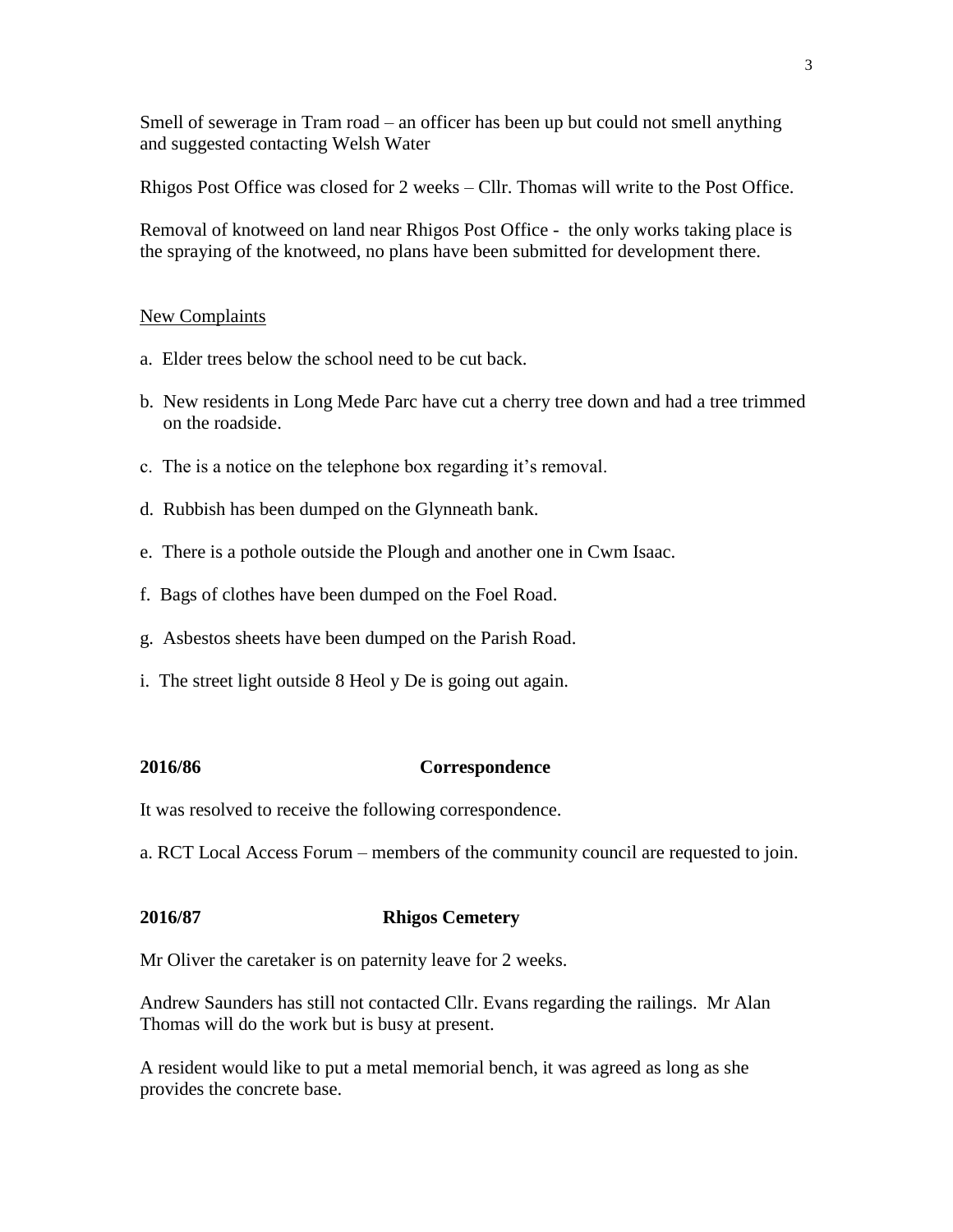## **2016/88 Rhigos Playgrounds**

- a. Heol y Bryn playground A sink hole has opened in the playground, the Coal Authority will have to inspect it. Cllr. Thomas has sent an email to RCT regarding the lack of drainage on the main road.
- b. The Old Adventure playground Cllr. Pope will measure for the sub base and pass it on to Mr P Morgan. Top soil will need to go on in the Spring. Cllr. Morgan will get a quote for a shed.

#### **2016/89 Rhigos Signs**

Cllr. Morgan reported that they would possibly be £1000.00 each. He will order them.

| <b>Accounts</b> |                    |
|-----------------|--------------------|
|                 | £111.04<br>£543.40 |
|                 |                    |

| <b>Current Account</b>       | £11909.88. |
|------------------------------|------------|
| <b>High Interest Account</b> | £3806.04   |
| <b>Field Account</b>         | £3078.99   |
| Croesffordd Account          | £32371.39  |
| Croesffordd High Interest    | £2478.46   |
| <b>Croesffordd Treasury</b>  | £23,000.00 |
| Selar                        | £60627.14  |
| Solar Farm Fund              | £52000.00  |